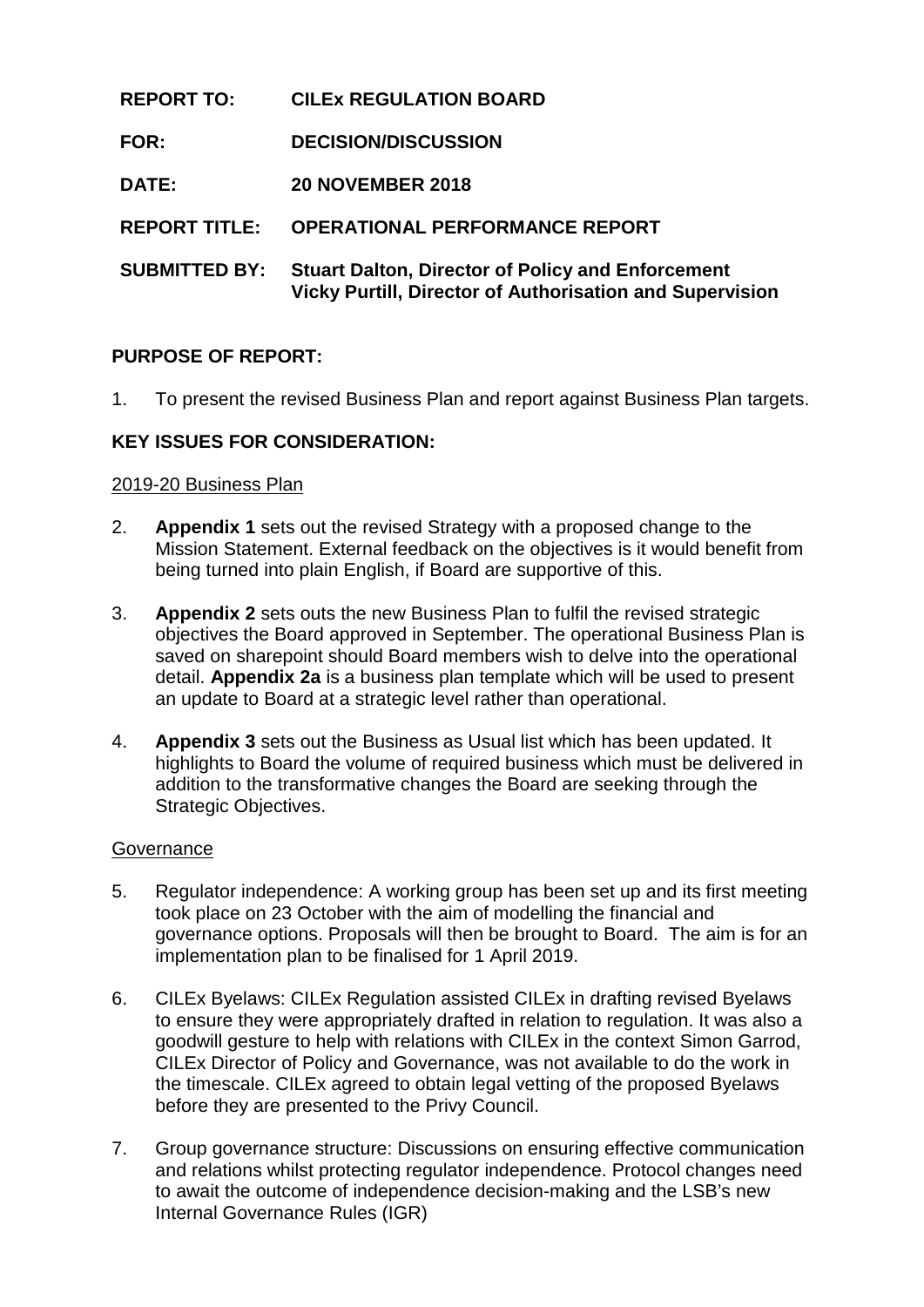8. Internal Governance Rules (IGR): A briefing will be provided to the Board once the draft IGR are published for consultation. The LSB has confirmed a 12 week consultation period starting in November.

### Service Catalogue

9. CRL have provided detailed feedback on what is needed and desirable from the shared services. Services in relation to Education, Membership and Marketing are not provided by Group Services and therefore will form part of separate discussions which will commence after the Protocols have been agreed.

### Meeting the regulatory objective in relation to the consumer and diversity

- 10. The LSB has published their report for all regulators on progress with the CMA requirements. The report in relation to CRL was positively framed with no criticisms. The LSB published that of the 10 high level priorities CRL has completed five and they were satisfied with the progress for the other five. The latest CMA action plan is attached as **Appendix 5**.
- 11. CRL are awaiting the outcome of the Diversity submission to the LSB. The latest equality and diversity action plan is attached as **Appendix 6**.

### Meeting the regulatory objective in relation to diversity

12. We are awaiting the outcome of the LSB's review. We provided the selfassessment and evidence in September 2018.

### New website

13. The development of the new corporate website is continuing and the launch is expected at the start of the new year.

### Information Governance and GDPR

14. CILEx Regulation is a data controller, registered with the ICO. CILEx legal advice is that CILEx should be the data controllers for CRL and the CLS. The advice suggests that there is a level of liability to the parent from the subsidiary data controller. CILEx is seeking separate legal advice on any liability which could arise from the current governance arrangements.

### Communication, Engagement and the Consumer

15. SMT has started work on a Communications and Engagement Strategy.

### **Enforcement**

16. The new team are settling in well, with a final investigator appointed and set to join the team in December. There was a backlog of cases given the turnover in the team. The prior conduct backlog has been impressively reduced since the new Investigation Manager started and is now in hand. The misconduct backlog is being addressed through a risk prioritisation methodology (19 cases to go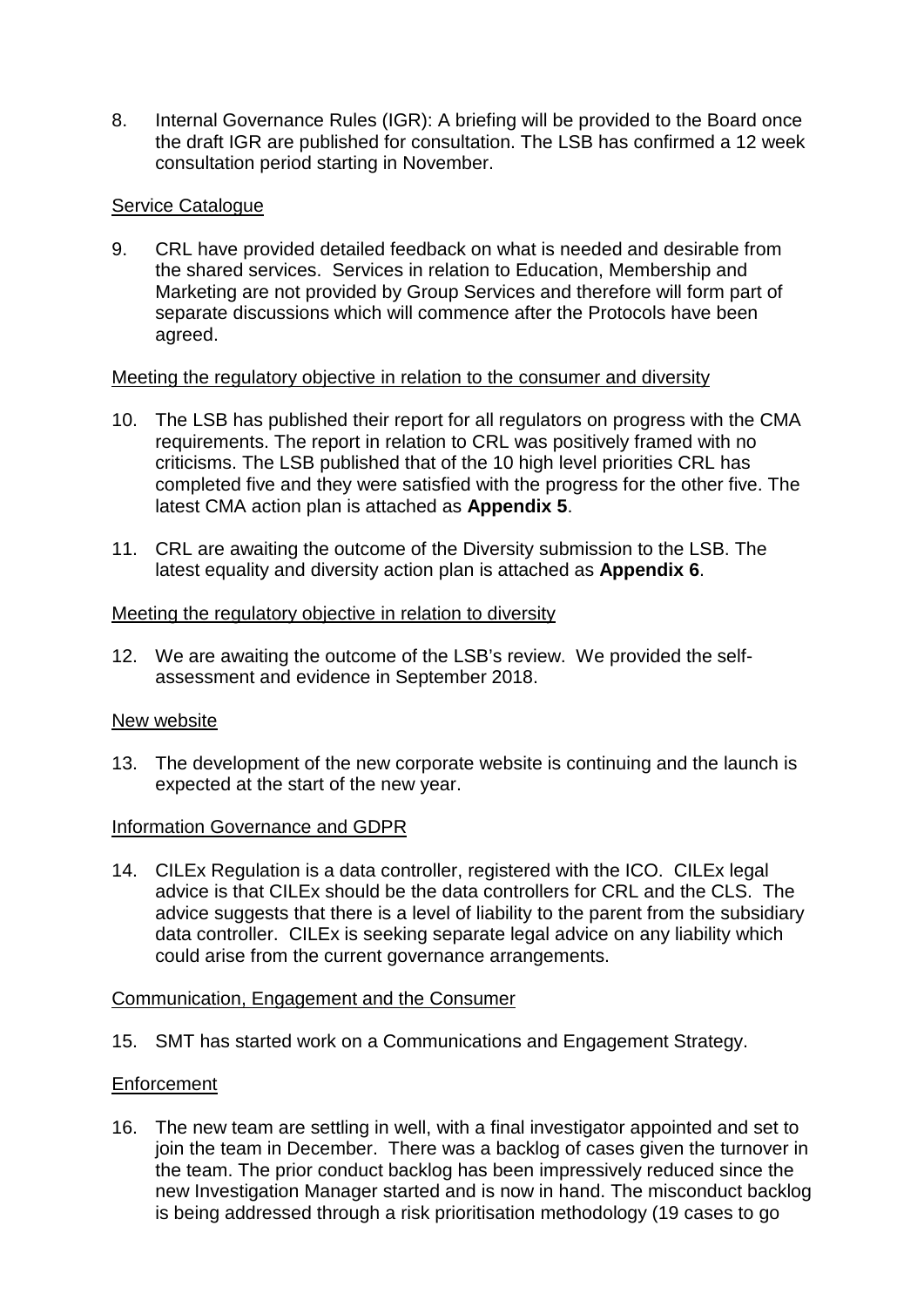through this process). A verbal update on progress with the backlog will be provided at the Board.

#### Barriers to entity growth

- 17. Work continues to address the barriers to entity growth. An update on marketing progress is provided separately.
- 18. The ancillary insurance solution has been provided to relevant entities and we have received no negative feedback.
- 19. The lender panel issue remains live and this is reflected in the risk rating. We continue to discuss the issues with relevant parties. In the longer term, this issue may be resolved by using emerging technologies such as the electronic escrow solution discussed at the Board's October Roundtable.

#### Entity/ABS Delivery Plan update

- 20. CILEx has now nominated 2 members for the ABS Working Group (Phil Sherwood and Helen Munro).
- 21. We continue to receive updates from the Ministry of Justice in relation to the delays to the laying of the required Orders before Parliament. The last update, received on 23 October 2018, states that there is still no date agreed for the Designation Order or the Section 80 Order and that the Designation Order is now unlikely to be scheduled before the end of the year. Our contact at the MoJ has a meeting with Lucy Frazer QC MP to discuss this matter, and the MoJ confirms that it is still seeking to get the Order through in time for the 1 April 2019 commencement date, but time is becoming tight to secure this date. Should this date not be met, the next commencement date will be 1 October 2019, and we will be unable to licence ABS entities prior to that date.
- 22. The LSB is currently consulting on the Section 80 Order, this closes on 16 November 2018. This Order is an affirmative Order and it is expected that this Order will not be laid before Parliament as quickly as the Designation Order (a negative Order). The Section 80 Order provides CILEx Regulation with access to the First Tier Tribunal to enable failed applicants a statutory appeal as a final appeal route. It is likely that CILEx Regulation will require interim appeals arrangements even after designation as a Licensing Authority and CILEx Regulation continues to work with the LSB to identify an appropriate solution to the appeals requirement.

### Operational performance July to September 2018

- 23. A review of the key performance measures did not identify any significant gaps. All staff were asked as part of this process.
- 24. The data on operational performance in Q3 is attached at **Appendix 4**. At the end of Q4 we will have two complete years' data, which will enable a better comparison. We will produce a more detailed graph-based analysis after Q4. We will also seek views on which statistics are most valuable and any that do not provide significant insights/performance intelligence.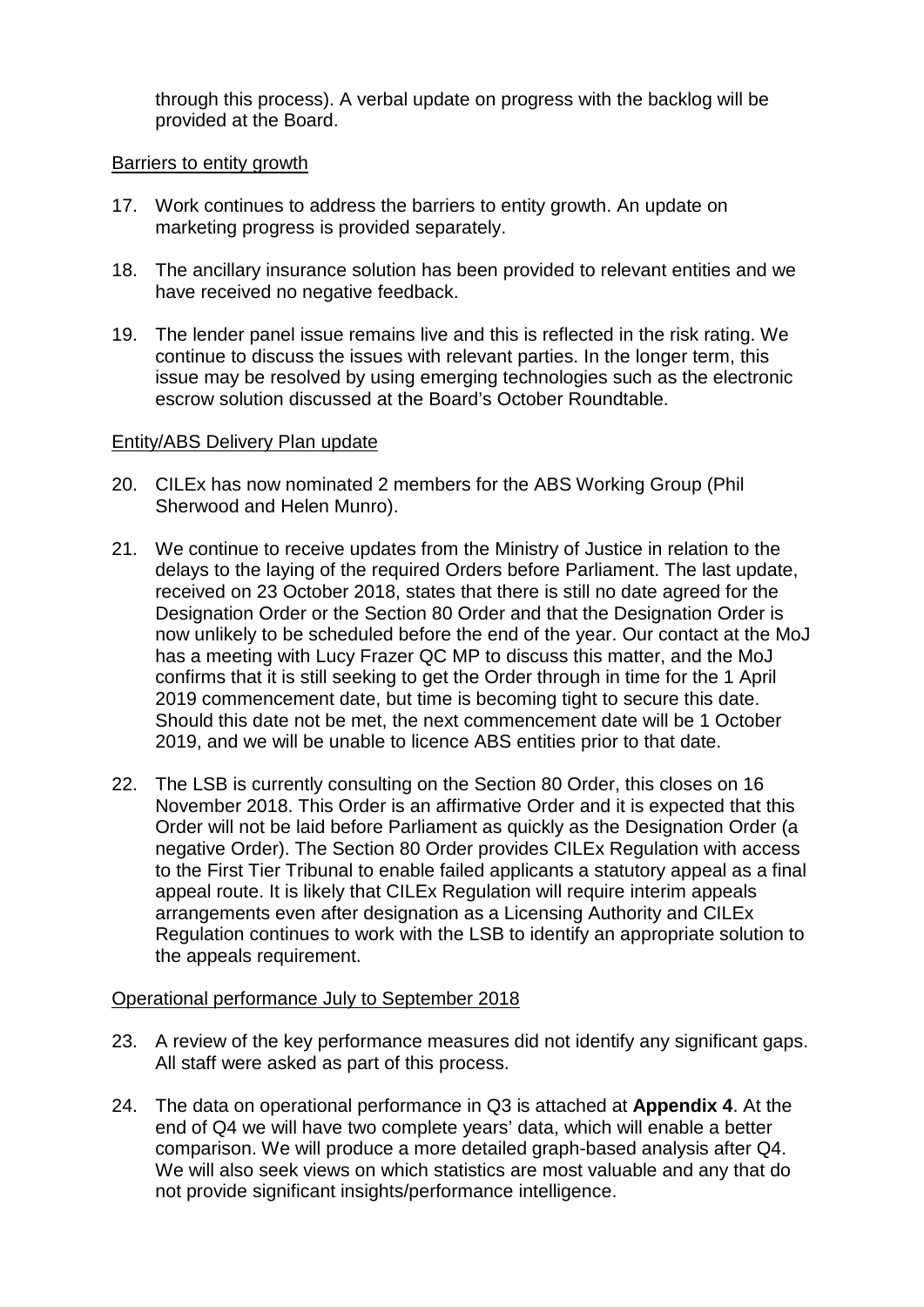- 25. Numbers of regulated individuals: Fellow numbers stand at 8,394; the highest in the last two years. Over the last two year period the overall regulated member numbers remain stable at c.20,100. Student and Associate Prosecutor numbers have reduced over this period.
- 26. Practitioner: All practitioner applications are on target to exceed 2017 figures, with advocacy numbers particularly high, although no underlying cause has been identified for this increase. Further increases in individual practitioners may be expected in 2019 if the Qualification Route for Established Fellows proceeds as planned (see Education report). As a precursor to entity applications, increasing the number of individual practitioners is encouraging.
- 27. Entities: The number of entities is 13, up from 10 this time a year ago, although lower than budget. This is considered separately in the marketing paper.
- 28. Prior conduct: The average number of weeks to delegated decision has improved to 3 weeks. The Enforcement Team have done an excellent job in September of clearing a backlog of cases where information had been requested but had not been supplied.
- 29. Conduct complaints: All three quarters in 2018 have seen higher levels of conduct complaints than in previous years.
- 30. Corporate complaints: There has only been one stage 2 complaint this year and it was not upheld.
- 31. Comms & Engagement: Website, Twitter and Linkedin user numbers have all increased significantly in the last two years. However, Regulation Matters users and sessions have reduced slightly.
- 32. Staff turnover: 35% for 2017 and 29% YTD. We have asked HR for an analysis of exit interviews to determine if there are any lessons. We will be producing an Organisational Development Plan that will cover retention.
- 33. Staff training

Vulnerable client training: Took place on 5 September 2018.

Sponsored qualifications: CILEx Regulation continues to sponsor a number of staff through CILEx qualifications and other professional qualifications.

Mindfulness: 6 week course offered to staff by the Group.

34. Finance: YTD – end of Q3:

| Actual: | £1,012,652          |
|---------|---------------------|
| Budget: | £1,177,065          |
|         | Variance: -£164,413 |

35. Performance reporting to LSB: The LSB received a further dataset in October 2018.